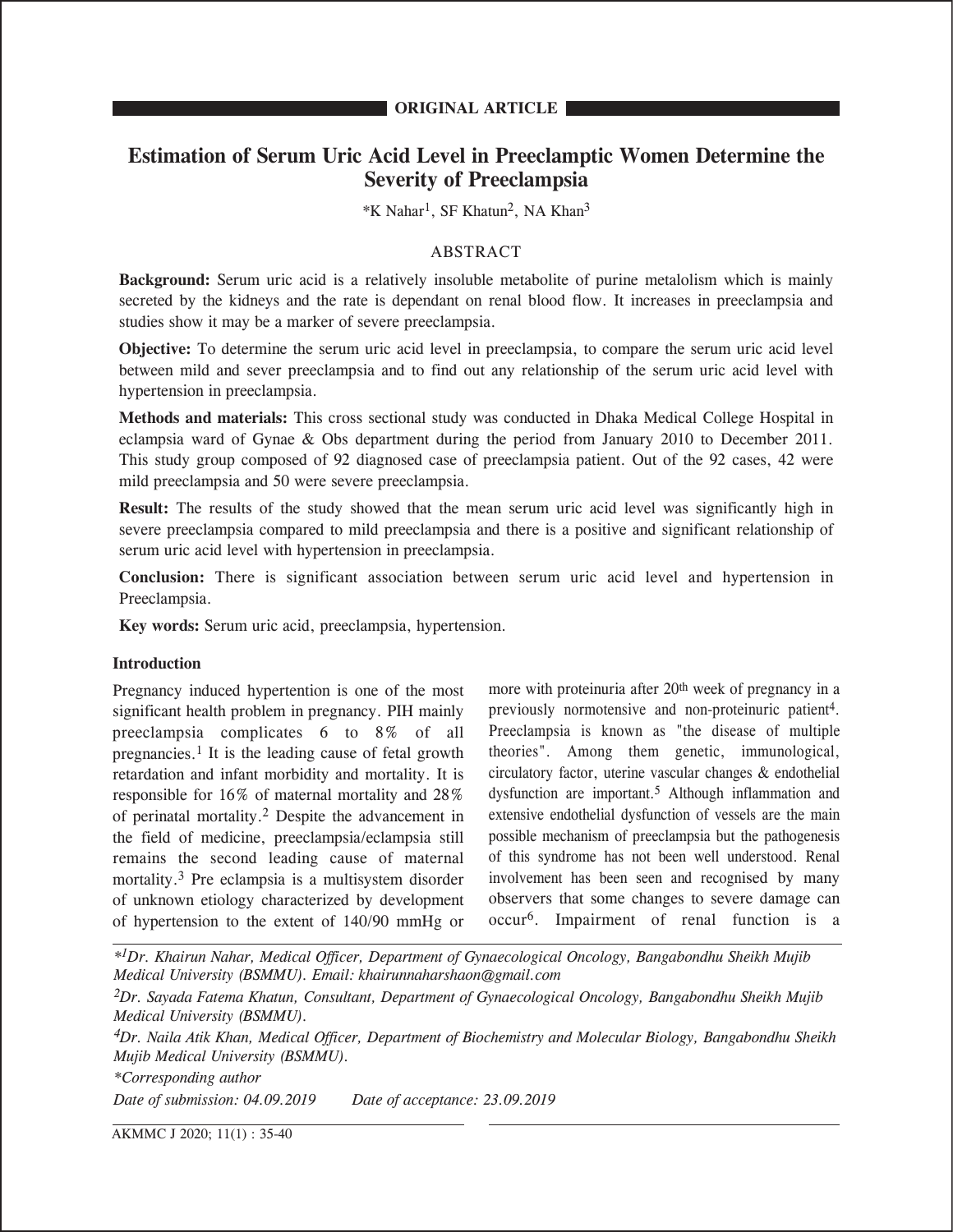probablepathogenesis for preeclampsia. Renal perfusion and glomerular filtration are reduced. This hampers the excretion of the metabolic waste products mainly urea & creatinine, the secretion of the uric acid and cause the loss of non-selective plasma protein. All these lead to elevation of serum cretinine, blood urea, uric acid, proteinuria and changes in the urinary sediment<sup>7</sup>. The most commonly accpted explanation for hyperuricemia is increased reabsorption and decreased excretion of uric acid.8 There was no screening test reliable enough to diagnose preeclampsia. Uric acid is one of the most sensitive indicators of disease severity in pregnancy induced hypertensive disorders and can be of great in monitoring the cause of disease process.9 The degree of hyperuricaemia in PE reflects the severity of the disorder.10 Serum uric acid is not only a marker of severity of disorder but also contributes to the pathology of disorder<sup>11</sup>. Redman et al have suggested that patients who subsequently develop preeclampsia have significantly higher level of uric acid from 28 weeks of gestation<sup>12</sup>. Elevated serum uric acid concentration were first noted in preeclamptic women in the late  $1800s^{13}$ . Since that time numerous reports have demonstrated a relationship between uric acid concentration and severity of disease14,15. Hyperuricemia was present in 16% of women with gestational hypertension without proteinuria and 75% of women with clinically diagnosed PE13. In women who go on to develop preeclampsia, uric acid concentration is elevated as early as 10 weeks of gestation, a time much earlier than the clinical presentation of the disorder<sup>16</sup>. There are limited studies in our country about this. The aim of my study was to determine the early detection of raised serum uric acid level in preeclamptic women as a predictor of severity of PE and to prevent the maternal and fetal complication.

# **Materials and Methods**

This study carried out at Dhaka Medical College Hospital. There were 92 diagnosed case of preeclamptic patients taken in this study. Out of 92 cases 42 were mild pre-eclampsia that were classified as group A and 50 were severe preeclampsia that were classified as group B. Mild PE patient was selected as a systolic  $BP \ge 140$  mmHg but <160 mmHg and diastolic  $BP \ge 90$  mmHg but  $\leq$  110 mm Hg and proteinuria( $\geq$  1+ or more by dip stick test). Severe PE were selected as a systolic BP  $\geq$ 160 mmHg and diastolic BP $\geq$ 110 mmHg along with proteinuria  $(3 + or more by dip stick test)$ . Patients with pre-existing hypertention, cardiovascular disease, renal disease, liver disease, thyroid disease, diabetes mellitus and patient with acute or chronic illness were excluded from the study. All patients enrolled in this study were explained about the nature and purpose of the study. An informed written consent was taken from each of them. All data were collected in a preformed questionnaire. The clinical examination was done by standard method. Blood pressure was measured by same sphingomanometer in sitting position. Two measurements were taken out in 4 hours apart. From each patients 5 cc of blood was collect under all asceptic precaution from the antecubital vein with disposible plastic syringe and was transferred to a test tube. Blood was sent to analyze the serum uric acid level in the bioshemistry department. 10 ml of mid-stream urine was collected in a test tube from the study subjects. Serum uric acid was measured by enzymetic method<sup>17</sup>. Uric acid in the sample is oxidized to allantoine and hydrogen peroxide in the presence of uricase. The liberated hudrogen peroxide is detected by chromogenic oxygen acceptor in the presence of peroxidase. The red quinine formed is proportional to the amount of uric acid present in the sample. Urinary albumin was measured by dipstick method which used reagent strip18. Fresh, well mixed, uncentrifused urine specimen was collected for the test. The colour is compares with the colour chart provided, which indicate the approximate protein concentration. The data collected were compiled with the help of a personal computer and appropriate statistical analysis was carried out using SPSS program. Students t test and chi- square test were done to compare the results between the

different groups. The difference was considered significant when the p value was  $\leq 0.05$ . The results were shown in the form tables.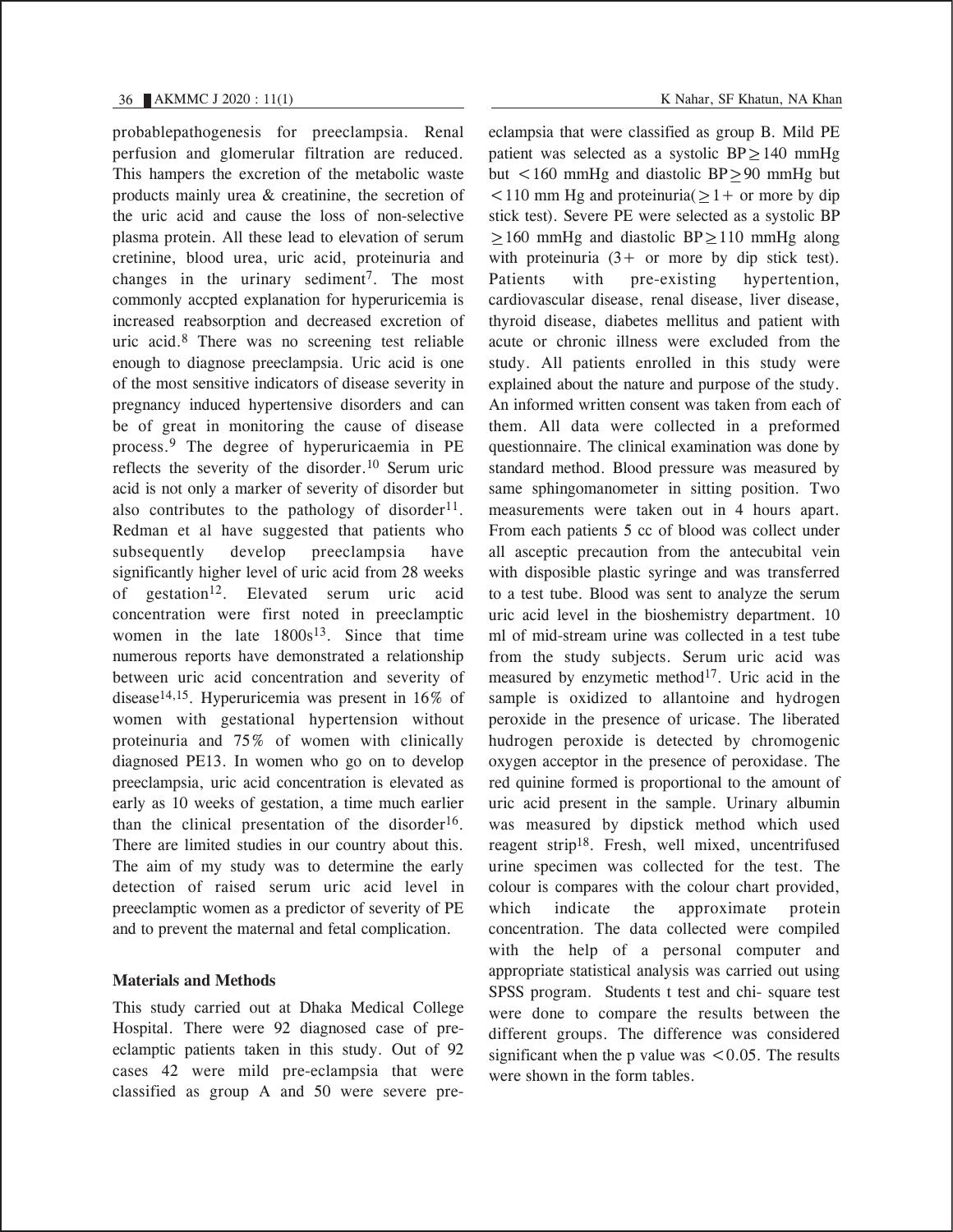### **Observations and Results**

**Table I:** Age, gravidity and gestational age distribution of study subjects

| Age (years)                    |             | Group A<br>$(n=42)$ |             | <b>Group B</b><br>$(n=50)$ | Pvalue <sup>a</sup> |
|--------------------------------|-------------|---------------------|-------------|----------------------------|---------------------|
| MeanSD                         |             | 29.144.39           | 25.784.91   |                            | $0.001**$           |
| Range                          |             | 20.00.35.00         | 19.00.35.00 |                            |                     |
|                                | No.         | $(\%)$              | No.         | $(\%)$                     | Pvalueb             |
| < 30                           | 19          | (45.2)              | 39          | (78.0)                     | $0.001**$           |
| $30-40$                        | 23          | (54.8)              | 11          | (22.0)                     |                     |
| Gravidity<br>MeanSD            |             |                     |             |                            | Pvalue <sup>a</sup> |
| Range                          | 3.57.86     |                     | 2.36.63     |                            | $0.001**$           |
|                                | 2.00.8.00   |                     | 1.00-6.00   |                            |                     |
| N <sub>0</sub> .               | No.         | $(\%)$              | No.         | $(\%)$                     | Pvalue <sup>b</sup> |
| Primi                          | $\theta$    |                     | 20          | (40.0)                     | $0.0001***$         |
| Multi                          | 40          | (100.0)             | 30          | (60.0)                     |                     |
| <b>Gestational age (weeks)</b> |             |                     |             |                            | Pvalue <sup>a</sup> |
| MeanSD Range                   |             | 31.74.80            | 33.06.07    |                            | $0.068$ ns          |
|                                | 23.00.38.00 |                     | 27.00-40.00 |                            |                     |
|                                | No.         | $($ %)              | No.         | $(\%)$                     | Pvalueb             |
| 34                             | 34          | (81.0)              | 36          | (72.0)                     | 0.316ns             |
| > 34                           | 8           | (19.0)              | 14          | (28.0)                     |                     |

*Group A : Mild preeclampsis Group B : Severe preeclampsia aUnpaired Student's `t' test bChi-square test*   $*** =$  Significant at  $P < 0.01$ *\*\*\* = Significant at P<0.001 Ns = Not Significant*

## **Table II:** Status of serum uric acid.

|                         | Group A<br>$(n=42)$ | <b>Group B</b><br>$(n=50)$ | P value <sup>a</sup> |  |
|-------------------------|---------------------|----------------------------|----------------------|--|
| Serum uric acid (mg/dl) |                     |                            |                      |  |
| MeanSD                  | 4.99.80             | 6.91.02                    |                      |  |
| Range                   | $3.20 - 6.21$       | 5.03-8.83                  | $0.0001***$          |  |

*Group A : Mild preeclampsis, Group B : Severe preeclampsia aUnpaired Student's `t' test, \*\*\* = Significant at P<0.001*





Fig. 4. Effect of diastolic blood pressure on serum uric acid level

#### **Result**

Among all preeclamptic women mean  $(\pm SD)$  age of mild preeclampsia  $(29.14+4.39)$  years was significantly higher  $(P<0.01)$  than severe preeclampsia  $(25.78 \pm 4.91)$  years. In severe preeclampsia, significantly higher  $(P<0.01)$  number of women belonged to age group  $\leq 30$  years (78%). (Table-I). The distribution of gravidity among study subjects showed that in mild preeclampsia all 42(100%) women were multigravida, while in severe preeclampsia 20(40%) were primigravida and 30(60%) multigravida. Statistically the distribution was highly significant  $(P < 0.001)$  (Table-I). The present study showed comparison and distribution of gestational age between the two study groups. None showed statistically significant variation. Mean  $(\pm SD)$  gestational age in mild and severe preeclampsia were  $(31.74 \pm 3.80)$  and  $(33.06 \pm 3.07)$ respectively.

In Table-II, status of serum uric acid in my study shows that mean $(\pm SD)$  serum uric acid was significantly high(P<0.001) in severe PE  $(6.91+1.02)$ mg/dl compared to mild PE  $(4.99 \pm 0.80)$ mg/dl.

Figures show that both systolic and diastolic blood pressure have positive and significant relationship on serum uric acid level.

### **Discussion**

Status of serum uric acid in this study shows that mean  $(± SD)$  serum uric acid was significantly high  $(p<0.001)$  in severe PE compared to mild PE. Both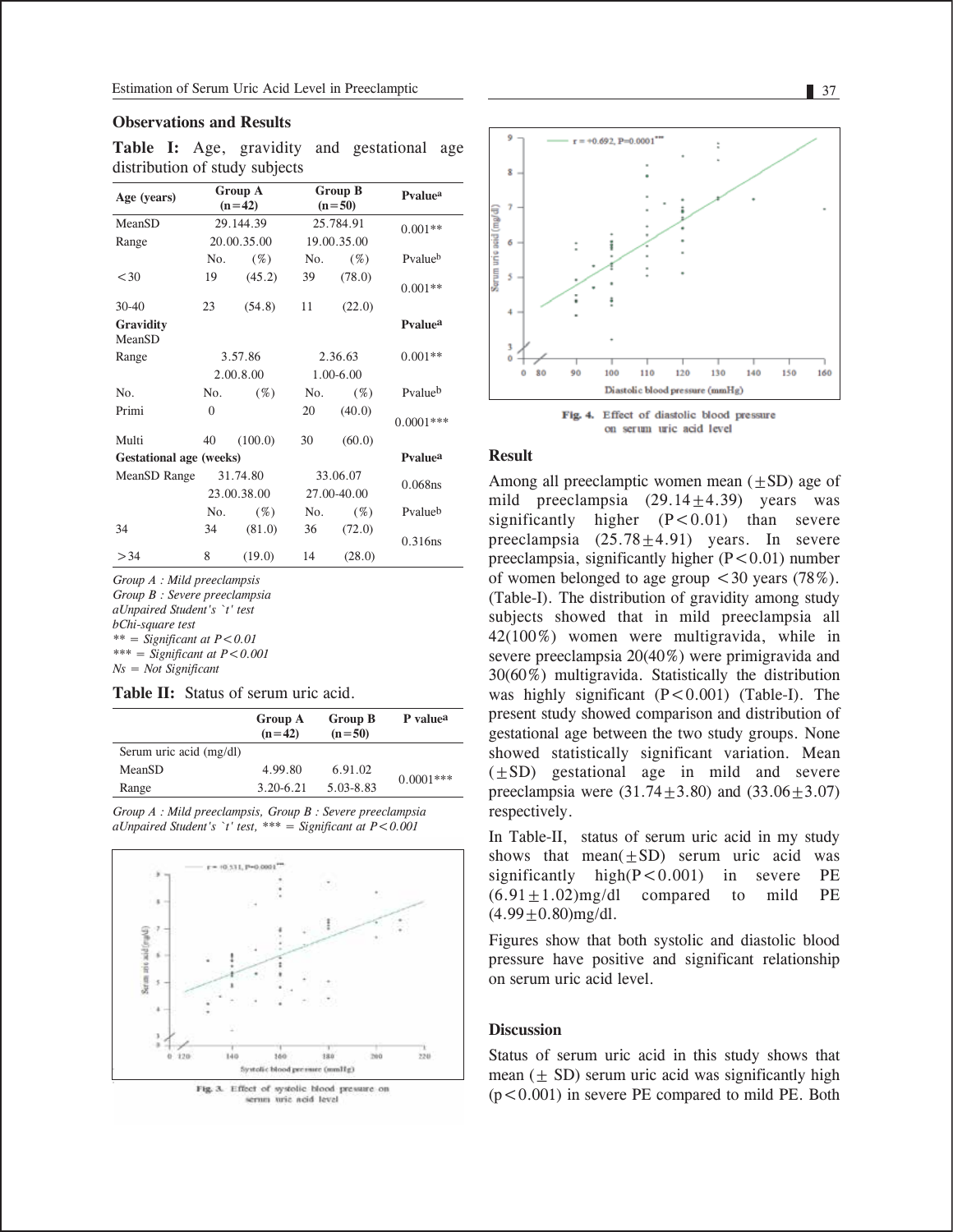systolic and diastolic blood pressure have positive and significant  $(r=+0.531, p<0.001)$  and  $(r=+0.692, p<0.001)$  effect on serum uric acid level. The results are similar with other studies. Punthumapol, and Kittichotpanich<sup>19</sup> conducted a case control study to evaluate serum uric acid level in mild and severe preeclamptic and normal pregnant women. The result showed that in severe preeclamptic women the serum uric acid was significantly higher than in normal pregnant women and mild preeclamptic women respectively but there was no difference between normal and mild preeclamptic women. Hyperurecemia correlated to severe preeclamptia. Suchanda studied to assess serum uric acid concentration in preeclamptic and normal pregnancy. The study comprised of 30 normal and 30 preeclampsia cases in their third trimester of pregnancy. There was an increase in both serum and urine uric acid levels in cases though the urinary pH in both the groups were similar<sup>20</sup>. Kharb studied uric acid level in pregnancy with preeclampsia and diabetes. Study done on 40 preeclamptic patients (18 diabetic women) (DM-PRW) & 22 without diabetes (PRW) and 20 normotensive pregnant women (8 with gestatational diabetes & rest 12 were healthy preeclamptic women) and control group consisting of 20 healthy nonpregnant women. Study result showed that serum uric acid value were significantly increased in PRW & DM-PRW as compared to controls and were higher in PRW than DM-PRW( $p > 0.05$ ).<sup>21</sup>

A study between Preeclampsia, pregnancy induced hypertension and normal pregnant women showed that serum uric acid and creatinine levels were significantly elevated in PE  $(6.26 \pm 1.19)$  and  $0.94 + 0.26$  mg/dl) when compared with pregnancy induced hypertension (PIH)  $(4.27 \pm 1.0)$  and  $0.66 \pm 0.19$  mg/dl) and NP  $(4.25 \pm 0.8)$  and  $0.63 + 0.13$  mg/dl)<sup>22</sup>.

A study was done on normal pregnant women attending clinic at Nnamdi Azikiwe University Teaching Hospital Nnewi Nigeria. Serum uric acid was determined in 200 women attending antenatal clinic between the gestational ages of 14 and 26 weeks. The women were followed up at 2 weekly intervals until 36 weeks and weekly there after until delivery. Women who developed preeclampsia or eclampsia were identified. Pregnancy outcome were determined as well as fetal and placental weights. Result showed that 10.5% of the women developed preeclampsia. The positive and negative predictive values of serum uric acid for preeclampsia were 78.9% and 97.1% respectively.23

 Study done by Toshniwal *et al*, observation showed significant difference between the two forms of preeclampsia i.e., mild and severe and PIH suggesting uric acid to be a good marker of severity of disease.24 Another study done by Dekker, Sibai found that serum uric acid is a poor predictor of preeclampsia.25 Thangaratinam, Ismail also found that serum uric acid is a poor predictor of maternal and fetal complication in women with preeclampsia.26 A study done by Keith and France showed that significant elevation in serum uric acid level over normotensive pregnant women was observed in both the gestational hypertensive group and the preeclamptic group of women. Serum uric acid levels were also significantly elevated in women with gestational hypertention with HELLP syndrom compared to those without HELLP syndrom. Preeclamptic women with HELLP syndrome also demonstrated elevated uric acid levels over those without HELLP syndrome27. Study done by Patel and Dudhat showed that hyperuricemia in patients with hypertensive disorder of pregnancy is a strong risk factor for several maternal and perinatal complications<sup>28</sup>. Another study showed that uric acid has been associated for long with preeclampsia and it is of simple and inexpensive determination<sup>29</sup>. A study performed in women with gestational hypertension and found that preeclampsia was diagnosed on average, 14.7 days after detection of hyperuricemia<sup>30</sup>. Study done by Sadia, Sharmin, Sheema showed that mean  $(+SD)$ serum uric acid was significantly elevated in severe preeclampsia and eclampsia patients compared to normotensive pregnancy. Study also showed that there was positive and statistically significant relationship between diastolic blood pressure and hyperuricaemia in severe preeclampsia and eclampsia patients<sup>31</sup>. There is another study which showed that serum uric acid was  $\geq 6$  mg/dl in 63.5% among all preeclamptic women. There was positive and significant association between means of serum uric acid at different levels of hypertension. Study also revealed significant association between increase level of serum uric acid and bad fetal outcome<sup>32</sup>.

Pre eclampsia is a serious complication of the second half of pregnancy. This is a leading cause of fetal growth retardation, infant mortality, morbidity and maternal death. Women with PE are at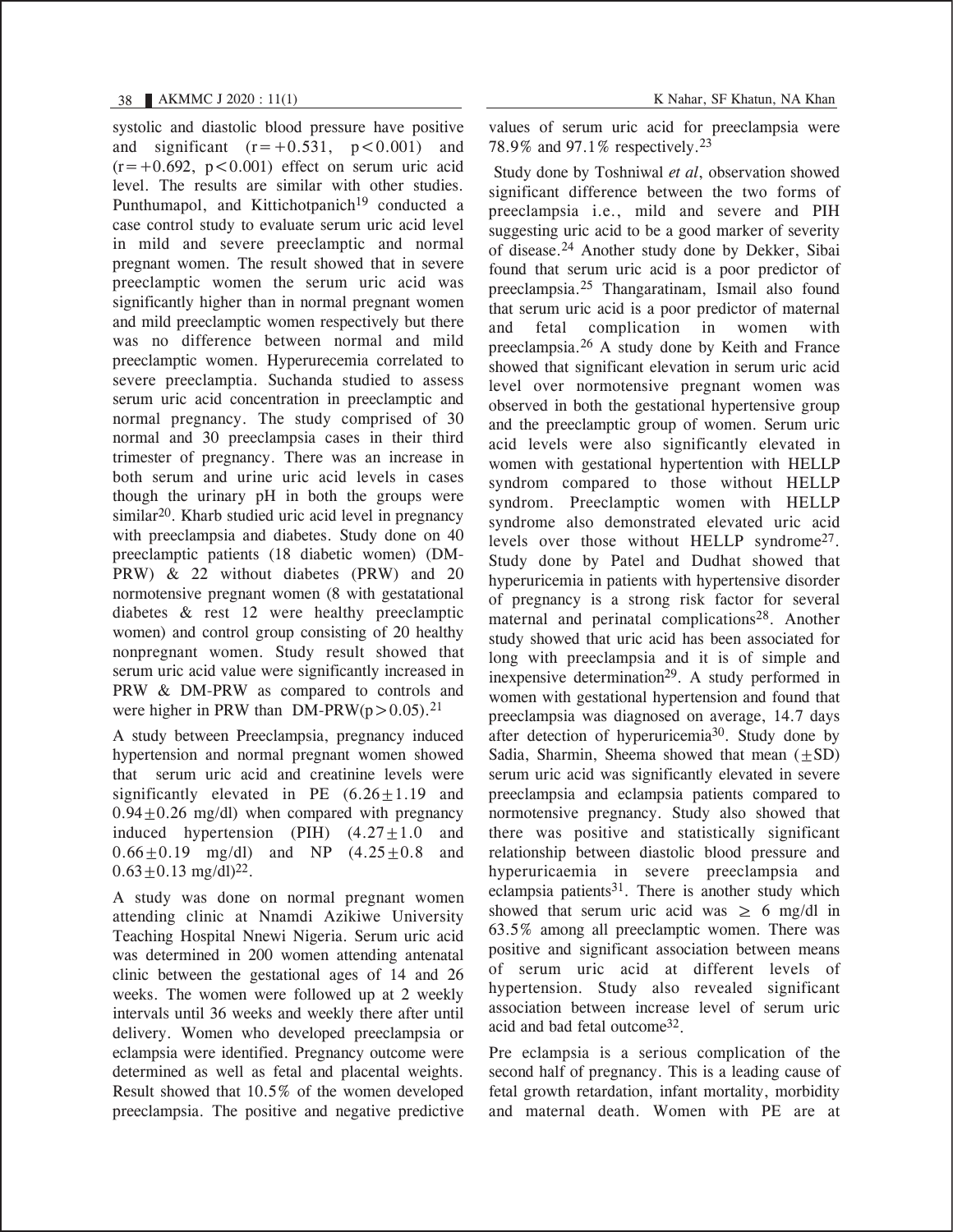increased risk for such complication like abruption<br>placentae. acute renal failure. cerebral placentae, acute renal failure, cerebral haemorrhage, disseminated intravascular coagulation, pulmonary edema, circulatory collapse and eclampsia33 (Redman, 1993). Although inflammation and extensive endothelial dysfunction of vessels are the main possible mechanism of preeclampsia but the pathogenesis of this syndrome has not been well understood. However evidence accumulated in the past 20 years indicates that in a larger number of these women abnormal placentation is one of the initial event. Some of the main features of abnormal placentation are inadequate trophoblastic invasion of the maternal spiral arteriols and accelerated apoptosis of the trophoblast with abundant release of fetal DNA into maternal circulation<sup>34</sup> (Arias 2008). The anatomic and physiologic disruption of normal placentation is thought to lead to the synthesis of products that affect angiogenesis and to abnormal lipid peroxidation. With the advance in gestation, these products will affect the endothelial system with the production of signs and symptoms of multiple organ compromise34.

Uric acid is a marker of oxidative stress, tissue injury and renal dysfunction. It is possible that uric acid merely identifies a more severe form of pre eclampsia35. Uric acid is synthesized by the enzyme xanthine oxidase and in human most circulating uric acid is produced in the liver. Serum uric acid levels normally decreased at the beginning of pregnancy, remain low during 2nd trimester and slowly increased during the 3rd trimester, nearly reaching nonpregnant levels at term36 (Fernado,1993). The explanation for the increase in serum uric acid has been primarily secondary to reduced renal urate clearance because of renal dysfunction<sup>37</sup> (Conred,1999). A monitoring opinion suggests increased uric acid is a marker of increased xanthine oxidase activity. Serum uric acid level is taken as sensitive indicator of preeclampsia and the abnormal values are elevated above 6mg/dl. The degree of hyperuricaemia in PE reflects the severity of the disorder.

Early identification of biochemical marker of the disease would not only facilitate to diagnose the severity of PE but also help in determining those patient who were more likely to benefit from therapeutic intervention and to prevent progress to eclampsia. So this study is done for early detection of severe preeclampsia. The result of the current study when considered with those of others, suggested that there is a relationship between severities of hypertension with serum uric acid level.

# **Conclusion**

Serum uric acid has positive and significant relationship with the blood pressure and the relationship in severe preeclampsia is more significant than the mild preeclampsia. So, serum uric acid level in preeclamptic women determine the severity of preeclampsia.

# **Conflict of interest:** none.

# **References**

- 1. Norwiz ER, Robinson JN, Rapke JT. Prevention of preeclampsia : is it possible ? clin obstet gynaecol 1999; 422-436.
- 2. Shamsuddin, L., Rouf, S., Katun, H. Perinatal outcome of Eclampsia patients. Bangladesh J Obstet Gynaecol.1995; **10**: 65-72.
- 3. Soule L. Hypertensive disorders of pregnancy. In: Manual of Gynaecology and Obstetrics. Bankowski BJ, Hearne AE, Lambrou NC, Fox HE, Wallach EE (eds). 2nd ed. Philadelphia, Lippincott Williams and Wilkins, 2002, pp 183- 93.
- 4. Dutta D. Hypertensive disorder in pregnancy. In: Textbook of Obstetrics including perinatology and contraception. Konar H (ed). 6th ed. New Central Book Agency, New Delhi, 2004; p 222.
- 5. Reynolds C, Mabie WE, Sibaj BW. Hypertensive states of pregnancy. In: Current Obstetric and Gynaecologic Treatment. Dechenry AH, Nathan L (eds). 9th ed. New York, Lange Medical Books, McGraw-Hill, 2003, pp 338-53.
- 6. Miller DA. Hypertension in pregnancy. In: Current Obstetric and Gynaecologic diagnosis and treatment. De chenrey AH, Goodwin TM, Nathan L, Laufer N (eds). 10th ed. McGrawn-HHI, New York, 2007; pp 318-27.
- 7. Shashnak VP, Rashms P. Pregnancy-induced hypertension: Current concepts. In: Pregnancy at risk current concepts. Krishna U, Tank DK, Daftary S, Pvij J. 4th ed. New Delhi, Jaypee Brothers Medical Publishers Ltd. 2004; pp 257-62.